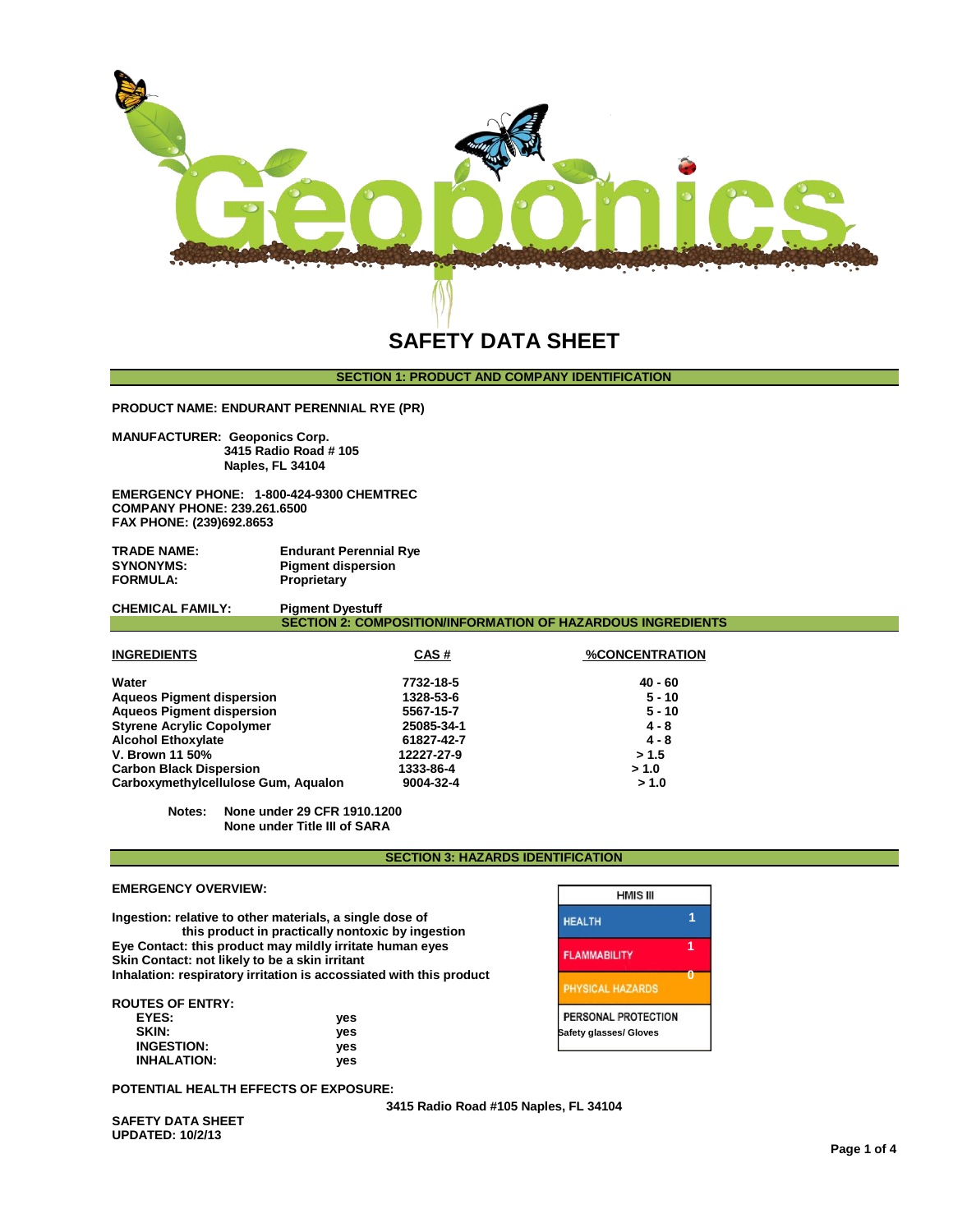**No information was found in the public literature for any effects of exposure and no health evaluation is thus possible. Therfore, handle with car and avoid unnecessary exposures.**

**MEDICAL CONDITIONS GENERALLY AGGRAVATED BY EXPOSURE: No known effects on other illnesses for this product.**

| <b>CARCINOGENICITY</b><br><b>OSHA:</b><br>OTHER: no                                                                                                                                                                                                                                                                                                                                                                                                                                                                                                                                                                                                                                        | <b>ACGIH:</b>                                                                                                                                                                               | no                   | NTP:                                                                             | no                 | IARC: no |          |
|--------------------------------------------------------------------------------------------------------------------------------------------------------------------------------------------------------------------------------------------------------------------------------------------------------------------------------------------------------------------------------------------------------------------------------------------------------------------------------------------------------------------------------------------------------------------------------------------------------------------------------------------------------------------------------------------|---------------------------------------------------------------------------------------------------------------------------------------------------------------------------------------------|----------------------|----------------------------------------------------------------------------------|--------------------|----------|----------|
|                                                                                                                                                                                                                                                                                                                                                                                                                                                                                                                                                                                                                                                                                            |                                                                                                                                                                                             |                      | <b>SECTION 4: FIRST AID MEASURES</b>                                             |                    |          |          |
| EYES:<br>Flush with running water for at least 15 minutes, occasionally lifting the upper and lower eylids. Seek prompt<br>Medical attention if redness or irritation occurs.<br>Wash thoroughly with soap and water for 15 minutes. If skin irritation occurs, seek medical attention.<br>SKIN:<br>If Ingested, seek medical assistance immediately. Give one or two glasses of water to drink.<br><b>INGESTION:</b><br>Move victim to fresh air. Give artificial respiration or oxygen if breathing has stopped. Get prompt medical<br><b>INHALATION:</b><br>attention. Do not give fluids if victim is unconscious.<br><b>NOTES TO PHYSICIANS OR FIRST AID PROVIDERS:</b><br>None known |                                                                                                                                                                                             |                      |                                                                                  |                    |          |          |
|                                                                                                                                                                                                                                                                                                                                                                                                                                                                                                                                                                                                                                                                                            |                                                                                                                                                                                             |                      | <b>SECTION 5: FIRE-FIGHTING MEASURES</b>                                         |                    |          |          |
| <b>FLAMMABLE LIMITS IN AIR, UPPER:</b><br>(% BY VOLUME)                                                                                                                                                                                                                                                                                                                                                                                                                                                                                                                                                                                                                                    | LOWER:                                                                                                                                                                                      |                      |                                                                                  |                    |          |          |
| <b>FLASH POINT:</b><br>F:<br>C:                                                                                                                                                                                                                                                                                                                                                                                                                                                                                                                                                                                                                                                            | > 200 deg. F<br>Not determined<br>Not determined                                                                                                                                            |                      |                                                                                  |                    |          |          |
| <b>AUTOIGNITION TEMPERATURE:</b><br>F.<br>$\mathbf{C}$ :                                                                                                                                                                                                                                                                                                                                                                                                                                                                                                                                                                                                                                   |                                                                                                                                                                                             |                      | Not determined<br>Not determined                                                 |                    |          |          |
| <b>NFPA HAZARD CLASSIFICATION</b><br><b>HEALTH:</b><br>OTHER:                                                                                                                                                                                                                                                                                                                                                                                                                                                                                                                                                                                                                              |                                                                                                                                                                                             | <b>FLAMMABILITY:</b> |                                                                                  | <b>REACTIVITY:</b> |          |          |
| <b>HMIS HAZARD CLASSIFICATION</b><br><b>HEALTH:</b><br><b>PROTECTION:</b>                                                                                                                                                                                                                                                                                                                                                                                                                                                                                                                                                                                                                  | 1<br>в                                                                                                                                                                                      | <b>FLAMMABILITY:</b> | 1                                                                                | <b>REACTIVITY:</b> |          | $\bf{0}$ |
| <b>EXTINGUISHING MEDIA:</b>                                                                                                                                                                                                                                                                                                                                                                                                                                                                                                                                                                                                                                                                |                                                                                                                                                                                             |                      | Water<br>Alcohol resistant foam<br>Foam<br><b>Carbon Dioxide</b><br>Dry Chemical |                    |          |          |
|                                                                                                                                                                                                                                                                                                                                                                                                                                                                                                                                                                                                                                                                                            | <b>SPECIAL FIRE FIGHTING PROCEDURES:</b><br>None known                                                                                                                                      |                      |                                                                                  |                    |          |          |
| UNUSUAL FIRE AND EXPLOSION HAZARDS:                                                                                                                                                                                                                                                                                                                                                                                                                                                                                                                                                                                                                                                        |                                                                                                                                                                                             |                      | None known                                                                       |                    |          |          |
|                                                                                                                                                                                                                                                                                                                                                                                                                                                                                                                                                                                                                                                                                            | <b>HAZARDOUS DECOMPOSITION PRODUCTS:</b><br>Burning organic pigments may emit noxious fumes which may include carbon<br>monoxide, carbon dioxide, nitrous oxides, or other toxic compounds. |                      |                                                                                  |                    |          |          |

**SECTION 6: ACCIDENTAL RELEASE MEASURES**

**ACCIDENTAL RELEASE MEASURES:**

**Utilize recommended protective clothing and equipment. Contain spill. Spills should be swept or shoveled up and collected for disposal, avoiding the formation of dust. Clean up may be accomplished by flushing with a limited quantity of water if appropriate or by dust removal of contaminated soil. Place material or soil in appropriate waste disposal containers.**

**Spilled product should be collected and absorbed. Remove residuals with soap and water.** 

| <b>SECTION 7: HANDLING AND STORAGE</b>              |                                                                                                                                                            |  |  |
|-----------------------------------------------------|------------------------------------------------------------------------------------------------------------------------------------------------------------|--|--|
| <b>HANDLING AND STORAGE:</b>                        | Keep containers closed, avoid getting on skin or in eyes when handling product.                                                                            |  |  |
| <b>OTHER PRECAUTIONS:</b>                           | Store in accordance with standard approved warehousing procedures. Avoid freezing.<br>Product may separate if allowed to stand over a long period of time. |  |  |
| <b>SAFETY DATA SHEET</b><br><b>UPDATED: 10/2/13</b> | 3415 Radio Road #105 Naples, FL 34104                                                                                                                      |  |  |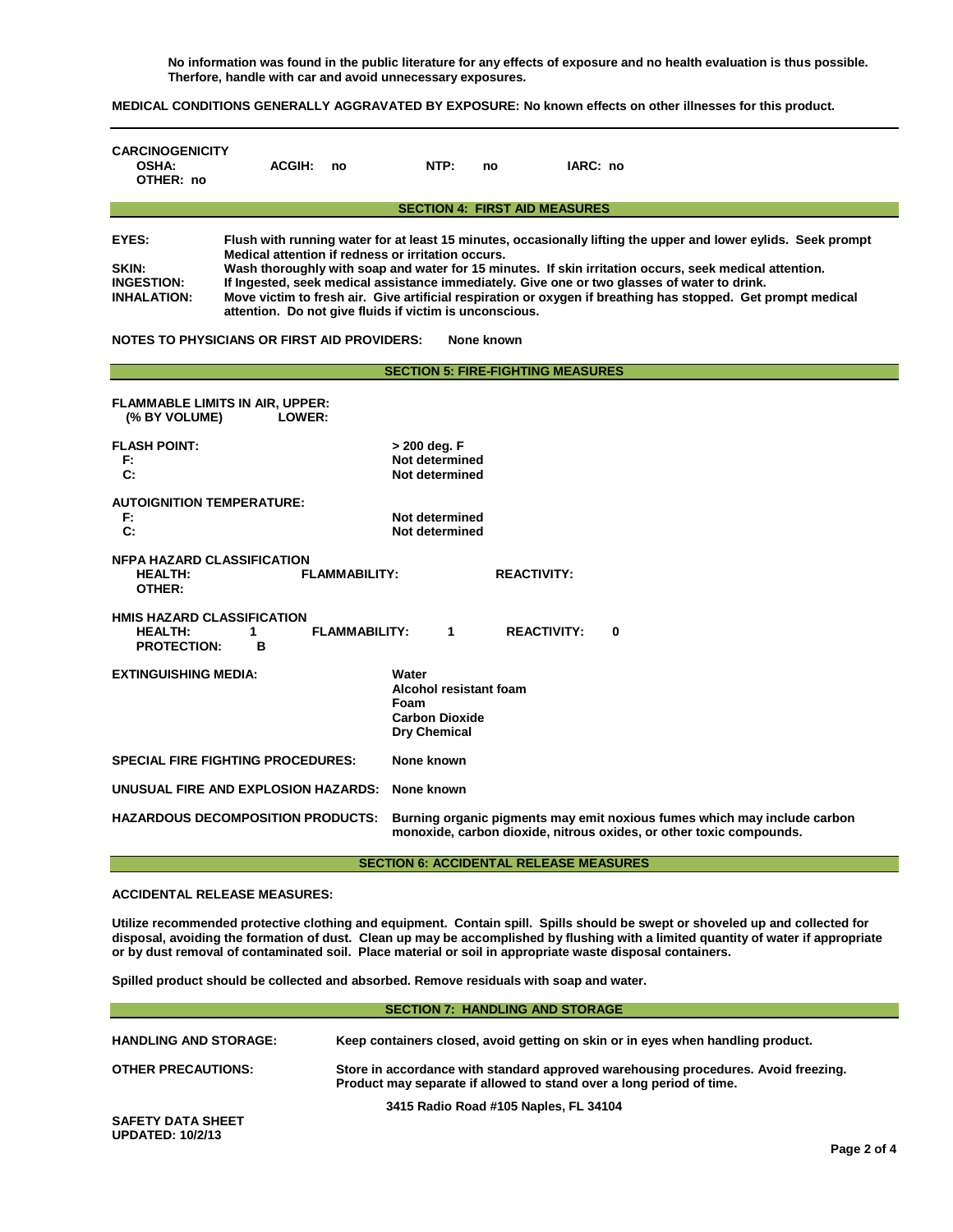**SECTION 7 NOTES: A moderately cool, dry, well ventilated area is considered adequate for the storage of pigment containers. Direct source of heat must be avoided.**

## **SECTION 8: EXPOSURE CONTROLS/PERSONAL PROTECTION**

**ENGINEERING CONTROLS: All ventilation should be designed in accordance with OSHA** 

**EYE PROTECTION: Safety glasses or chemical splash goggles. OTHER PROTECTIVE CLOTHING OR EQUIPMENT: Rubber apron WORK HYGIENIC PRACTICES: Recommend washing exposed parts with soap and water** 

**standard (29 CFR 1910.94). VENTILATION : Local ventilation recommended – mechanical ventialation may be used. RESPIRATORY PROTECTION: None required with normal use of product. HMIS PP, I | Safety Glasses, Gloves, Dust and Vapor Respirator HMIS PP, N | Splash Goggles** Butyl Rubber, PVC or Neoprene gloves. Avoid getting on skin or in eyes.

**SECTION 8 NOTES: Work Practices: avoid contact with the skin, eyes, and clothing. Avoid breathing vapors. Use with adequate ventilation. Wash thoroughly after handling product. Eye wash station and safety shower in work areas.** 

|  |  | <b>SECTION 9: PHYSICAL AND CHEMICAL PROPERTIES</b> |  |
|--|--|----------------------------------------------------|--|
|--|--|----------------------------------------------------|--|

| Green<br><b>Mild Latex Odor</b><br>Liguid |
|-------------------------------------------|
| 8-9                                       |
| > 212 deg.F.                              |
| Not determined                            |
| Not determined                            |
| Not determined                            |
| Not determined                            |
| 1.17-1.19 $q/ml$                          |
| Not determined                            |
|                                           |

**SECTION 9: PHYSICAL AND CHEMICAL PROPERTIES (con't)**

| <b>SOLUBILITY IN WATER:</b><br><b>PERCENT SOLIDS BY WEIGHT:</b><br><b>PERCENT VOLATILE:</b><br>BY WT/ BY VOL @ | <b>Dispersible</b><br>38%-56% range<br>55-58% |  |
|----------------------------------------------------------------------------------------------------------------|-----------------------------------------------|--|
| F:<br>$\mathbf{C}$<br><b>VOLATILE ORGANIC COMPOUNDS (VOC):</b>                                                 | <b>None</b>                                   |  |
| WITH WATFR·<br>I RS/GAI                                                                                        |                                               |  |

 **WITHOUT WATER: LBS/GAL**

**SECTION 10: STABILITY AND REACTIVITY**

**STABILITY: Stable CONDITIONS TO AVOID (STABILITY): not known INCOMPATIBILITY (MATERIAL TO AVOID):** 

**HAZARDOUS DECOMPOSITION OR BY-PRODUCTS: burning organic pigments may emit noxious fumes which may include carbon monoxide, carbon dioxide, nitrous oxides, or other toxic compounds.**

**HAZARDOUS POLYMERIZATION: Will not occur**

## **SECTION 11: TOXICOLOGICAL INFORMATION**

**3415 Radio Road #105 Naples, FL 34104 TOXICOLOGICAL INFORMATION: Oral in rat for LD50 is > 5000mg/kg**

**SAFETY DATA SHEET UPDATED: 10/2/13**